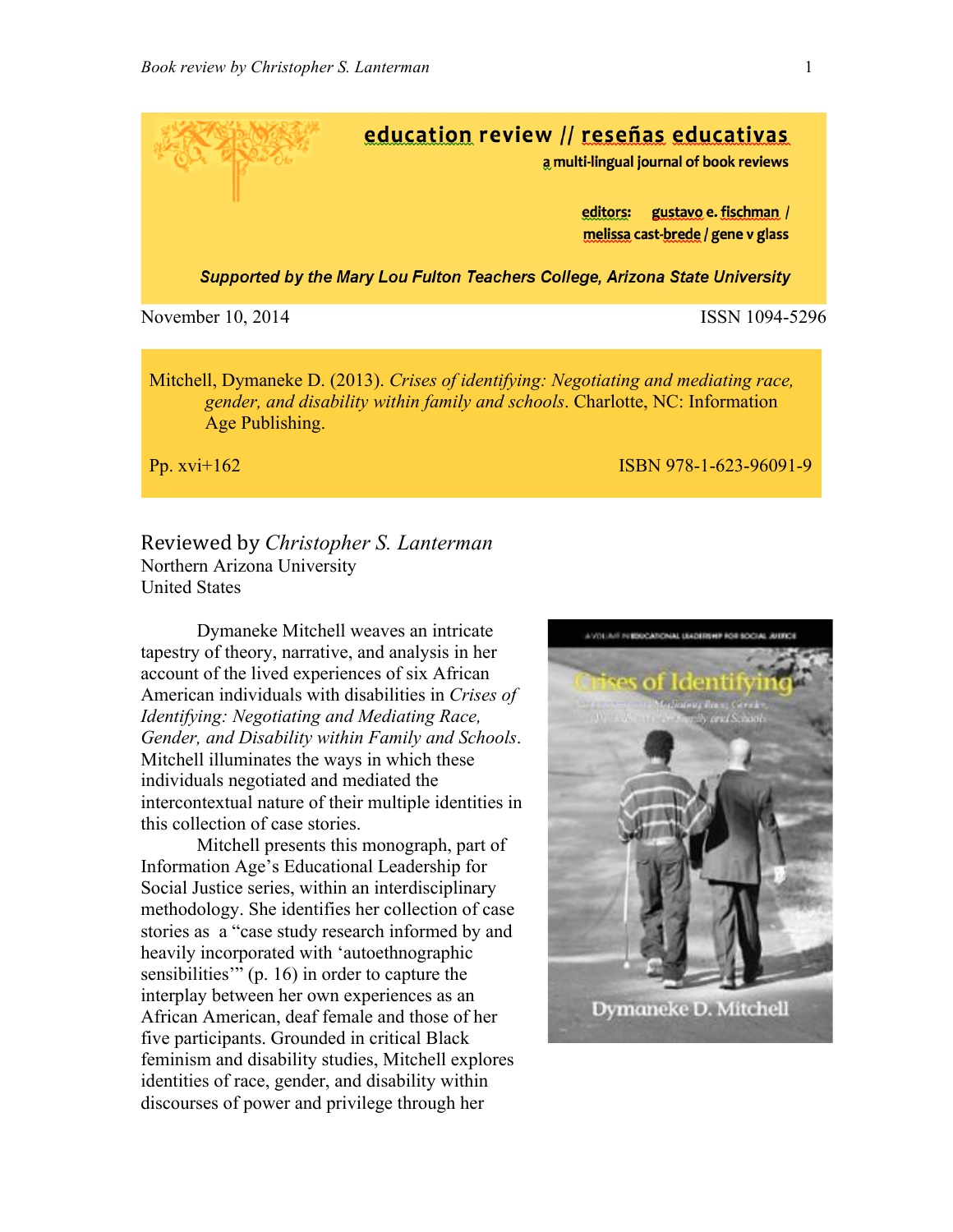theoretical grounding in essentialism, intersectionality, intercontextuality, identification development, and personified leadership. She uses the approach of "particularizability" (p . 36) in presenting rich, detailed narratives. Particularizability facilitates the reader's connection to the ways in which the three men and two women in Mitchell's study (re)negotiate and (re)mediate their crises of identifying within family and school. In addition to the crises of identifying documented in the stories of King, Black Her Story, Jose, Kim, and Starbucks 311, each case story illustrates the ways in which negotiating and mediating the intercontextual nature of race, gender, and disability became catalysts for personifying leadership.

Throughout the book, Mitchell effectively connects key theoretical frameworks with her analysis of the case narratives. For example, in her profile of Starbucks 311, Mitchell describes the ways that essentialist discourses around quality of life existed relative to Starbucks 311's blindness. Similarly, Mitchell documents the ways in which Jose's parents challenged prevailing essentialist discourses by advocating for his placement in general education, supported by a paraprofessional, when such placements challenged the status quo of educational practice in the 1970's.

In Kim's case story, Mitchell describes a therapist who challenged the essentialist discourse of disability. The therapist recognized the propensity for children to be spoiled in a protective response to their disability, and coached Kim's mother against this practice. In contrast, Kim's extended family persisted in treating Kim like a baby because of Kim's cerebral palsy. The crises of identifying as a disabled individual are reflected in Kim's struggle to navigate the differential pressures and expectations between school and family.

Similarly, crises of identifying exist within and between identities. King describes negotiating his identity as a Black man with his identity as a blind man. King's story brings to mind Lynn Manning's (2009) poem, *The Magic Wand*, in which he describes "the profound metamorphosis" as "I whip out my folded cane and change from black man to blind man with a flick of my wrist" (p.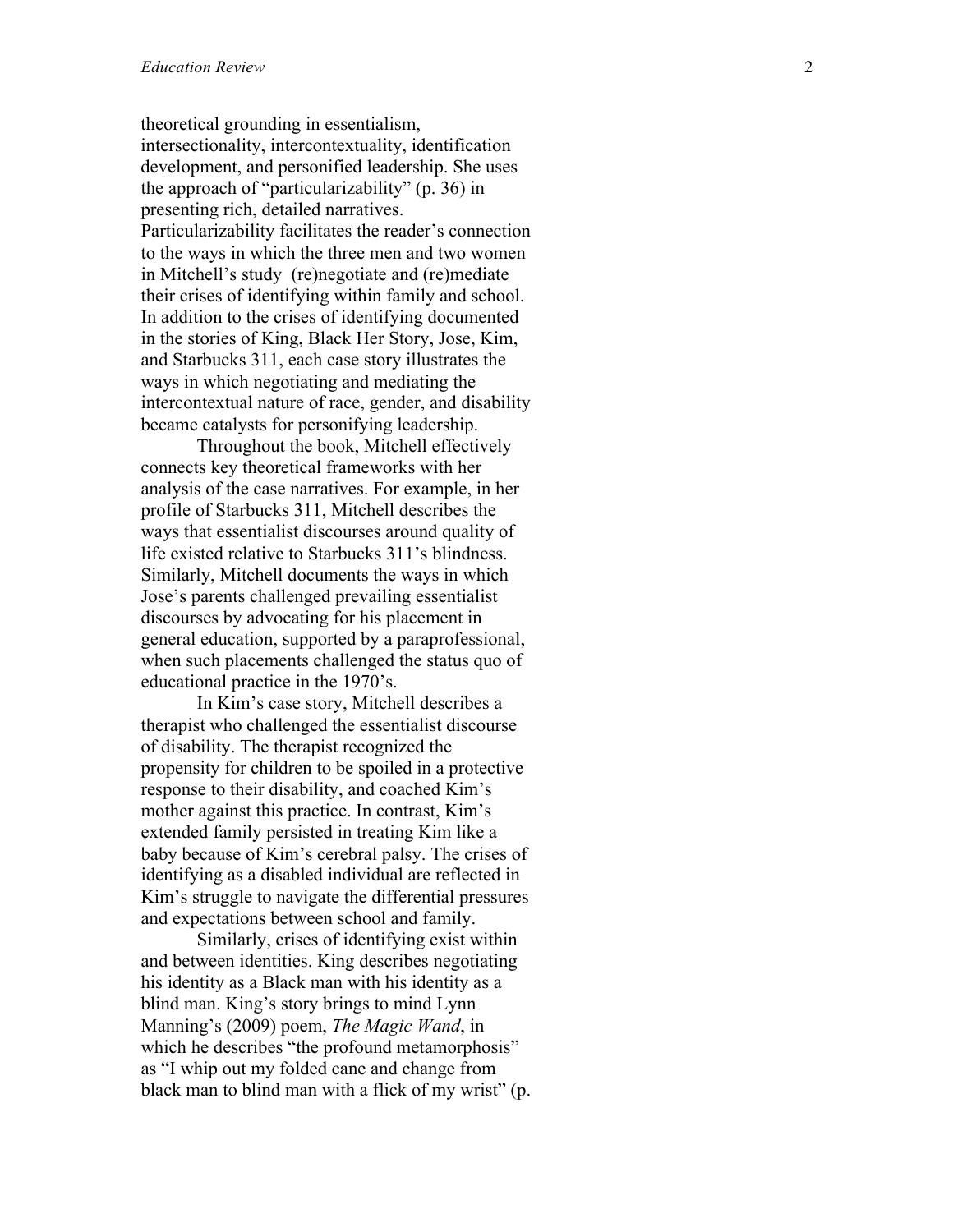785). King's experiences point to the social construction of identity, which further complicates the process of identifying within and among multiple identities.

Mitchell synthesizes her analysis of these case stories into three themes which surfaced within the narratives: performance, identity hierarchy, and the contextuality of self. The theme of performance reflects patterns of reifying or troubling the status quo in the ways each individual interacted with others and within different contexts. Mitchell skillfully connects elements of performance across the five narratives, while still allowing for interpretation and flexibility within the broad theme. In Jose's case story, for example, Mitchell describes performance as a means of passing, or minimizing his disability in order to more easily fit in as capable. Alternatively, Mitchell suggests that performance reflects Kim's propensity to spend more time with White friends, because she was criticized by Black people for not acting Black.

The second theme, identity hierarchy, recognizes that identities alternately manifest dominance over one another relative to the contexts within which they are operating. Mitchell suggests that this hierarchy is determined both internally and externally. Identity hierarchy suggests that social construction of identity can be created when society views one dimension of an individual as dominant, such as King's blackness.

The third theme Mitchell identifies in her analysis of these case stories is the contextuality of self. Mitchell describes the ways that each of her participants define themselves within and among their racial, gender, and disability identities, and in the contexts of family and school. This defining process, that Mitchell names contextuality, provides a compelling coda to her analysis. The difficulties of negotiating and mediating multiple identities are revealed in the self-portraits unveiled in Mitchell's interviews with King, Black Her Story, Jose, Kim, and Starbucks 311.

Mitchell's use of supporting quotes from both the literature and participant narratives contributes to the depth and clarity of her own narrative and analysis. This approach dovetails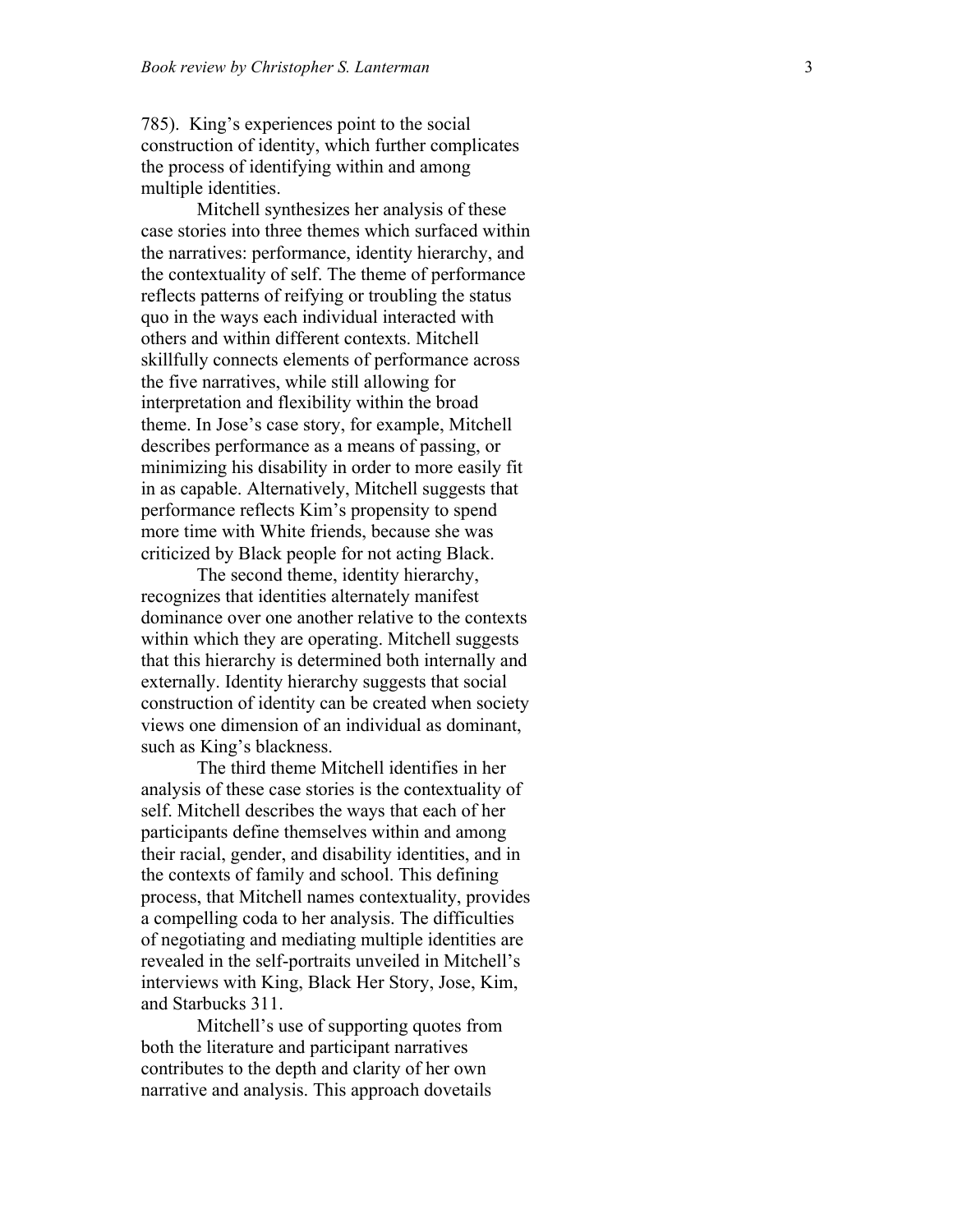effectively with her methodology. The extensive application of quotes excerpted from her literature review clearly invokes the sentiments expressed by the theorists on whose shoulders her study stands. Among others, these include Fuss, Creswell, Thomas, Berube, Gabel, Hooks, Charlton, and Linton.

I found some aspects of Mitchell's analysis confusing or misguided. For example, Mitchell lauds Jose's parents for successfully achieving his inclusion in general education prior to the passage of the Americans with Disabilities Act (ADA) in 1990. The ADA does maintain some jurisdiction over the practices of public education, but the Individuals with Disabilities Education Act (IDEA) of 2004, originally passed as the Education for All Handicapped Children Act (EHA) in 1975, seems to be more relevant in this context. Mitchell also refers to paraprofessionals throughout her book. She uses this label broadly to refer to any professional, other than teachers or caregivers, who support students with disabilities. However, paraprofessionals in school settings have a proprietary role, typically distinct from physical therapists, speech -language pathologists, occupational therapists , or other related service providers. A paraprofessional is designated by a local education agency to provide instructional support for tutoring, behavior management, translation, and other instructional support activities (U.S. Department of Education, 2004). Special education, as described in the Individuals with Disabilities Education Act of 2004, and its associated related services and supports are not the main focus of Mitchell's analysis. These apparent misunderstandings divert the reader's attention from more critical and informative aspects of her analysis.

*Crises of Identifying: Negotiating and Mediating Race, Gender, and Disability Within Family and Schools* illustrates Dymaneke Mitchell's deep and considered analysis of the discourses of power and privilege that affected the lived experiences of five Black, disabled men and women. Supporting this analysis with her own insights as a deaf, Black woman allows for a strong researcher voice in this collection of narratives that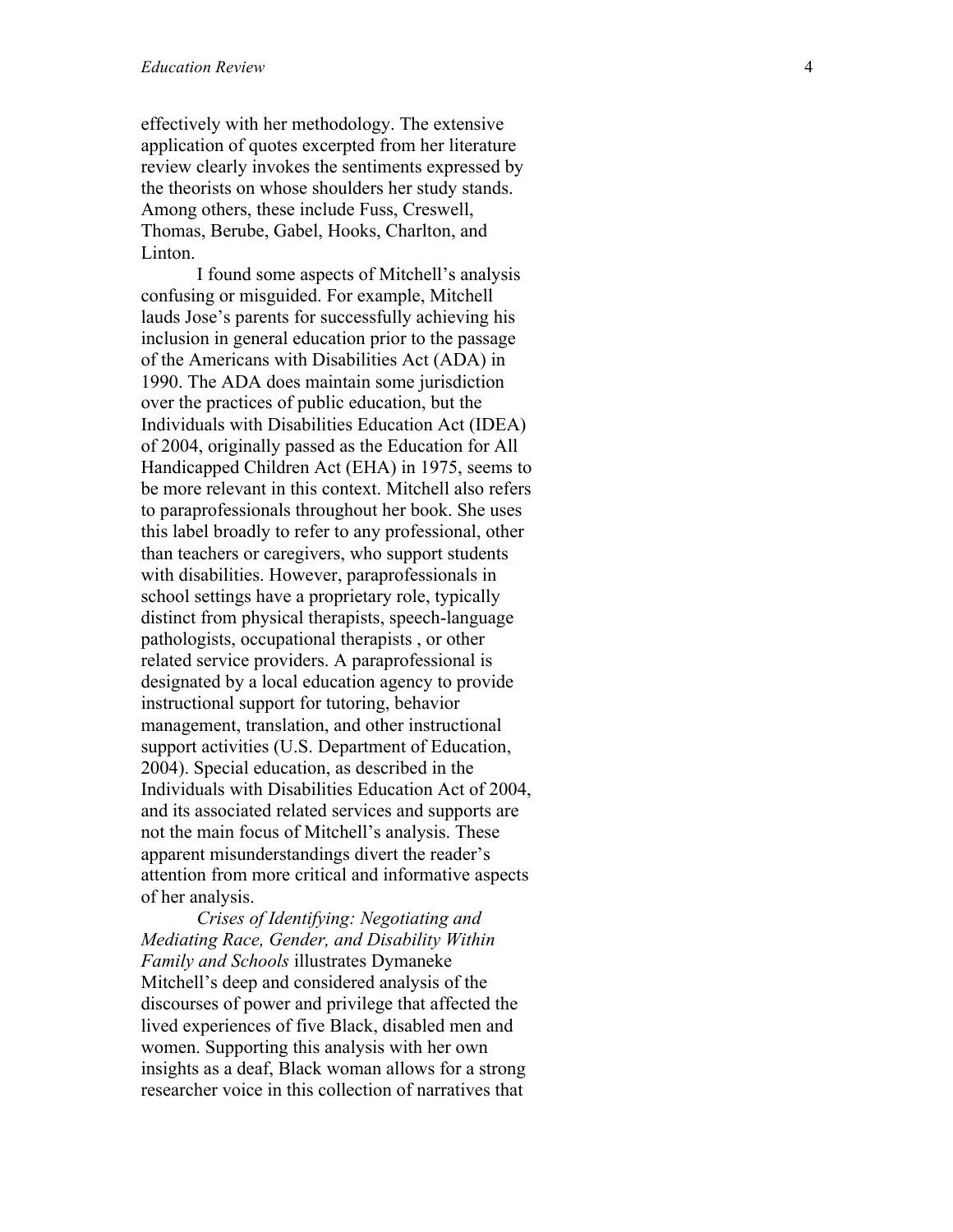Mitchell calls case stories. Mitchell concludes with a discussion of the implications for this research for the fields of disability studies, teacher education, and special education. Mitchell offers many thoughtful questions, challenges and considerations for the application of her research to teachers and scholars in these disciplines. At the core of her argument is the need for more robust teacher training relative to disabled students of color (p. xi). As a guide for educators and pre -service educators, I believe this book offers insightful and illustrative accounts and analyses of the complexities of negotiating and mediating identification within multiple identities. Nonetheless, the deep and complex theoretical foundation on which she builds her thorough analysis may discourage all but the most stalwart readers of educational research.

## References

- Individuals With Disabilities Education Act, 20 U.S.C. § 1400 (2004).
- Manning, L. (2009). The magic wand. *International Journal of Inclusive Education, 13*, 785. doi: 10.1080/13603110903046069
- U.S. Department of Education (2004). *Title I paraprofessionals non -regulatory guidance.* Washington, D. C.: Author. Retrieved from http://www2.ed.gov/policy/elsec/guid/parag uidance.pdf

## About the Reviewer

Christopher S. Lanterman Northern Arizona University United States

## Chris.Lanterman@nau.edu

Christopher Lanterman has been a teacher educator in the department of Educational Specialties at Northern Arizona University for twelve years. He teaches courses in the B.S.Ed. in elementary and special education, as well as in N.A.U.'s disability studies minor. Mr. Lanterman is currently pursuing his Ed.D. in curriculum and Instruction at Northern Arizona University. His research interests are in the areas of universal design for learning (UDL), disability studies in education (DSE), and pre -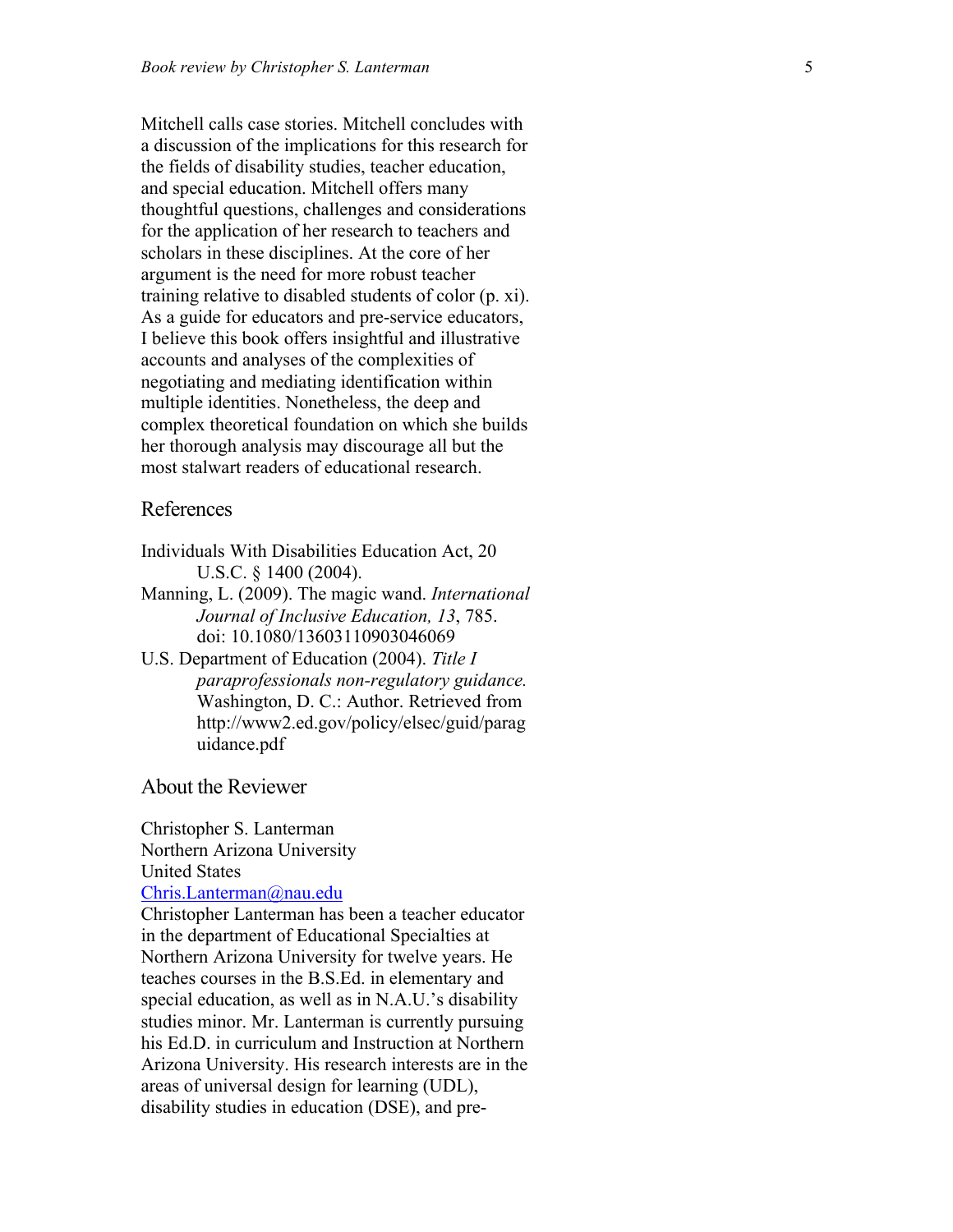service teacher self-efficacy. Mr. Lanterman has published two book chapters on universal design and its relation to postsecondary education, and has presented papers and workshops on universal design for learning and disability identity at state, national, and international conferences. Mr. Lanterman earned his M.Ed. in special education at Northern Arizona University in 2002.